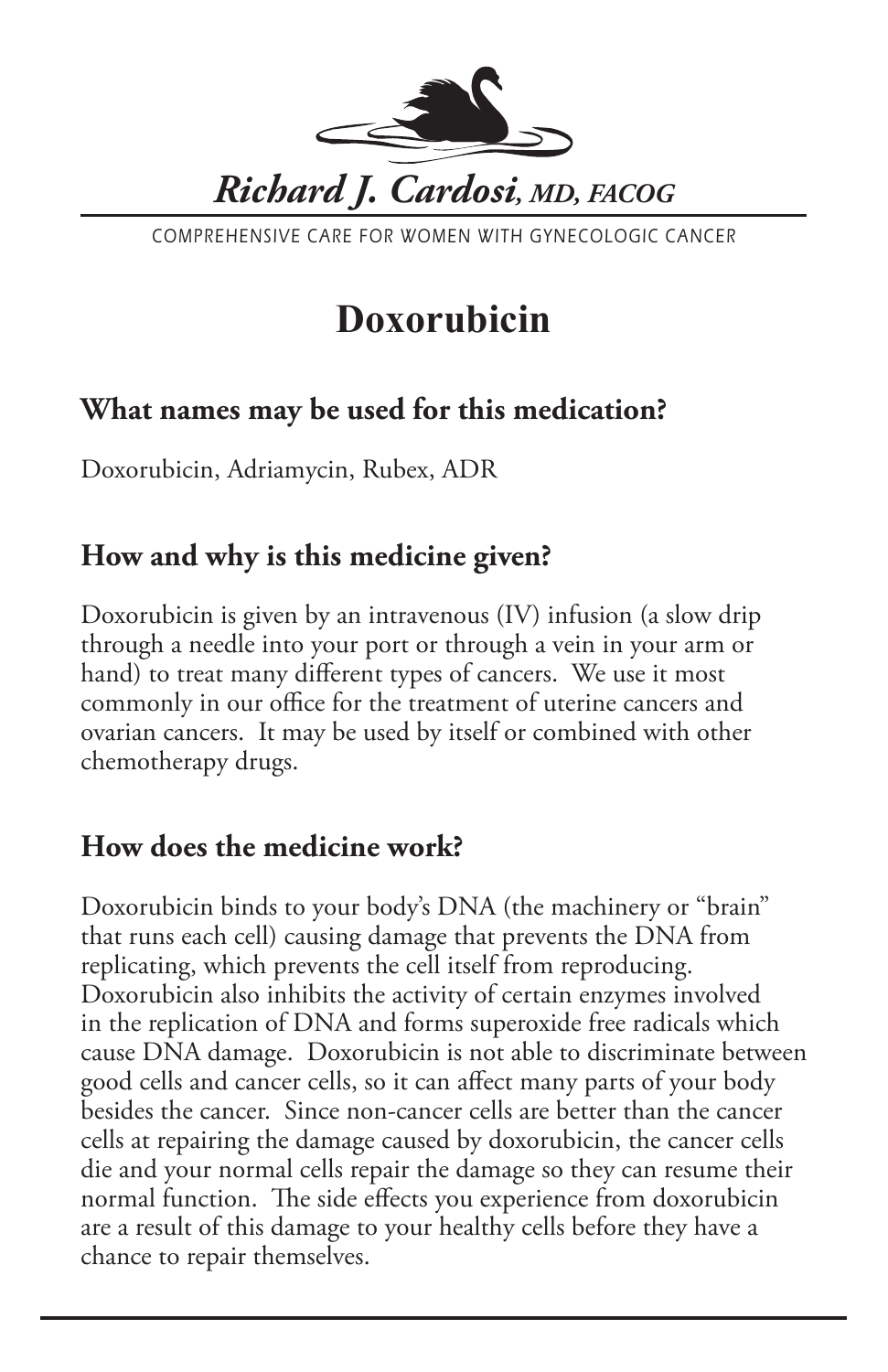Doxorubicin is cleared from your body through the liver by your billiary system. The enzyme systems that cause this metabolism can be influenced by other medications. It is therefore very important for you to be sure your list of medications that you take for other health problems (such as blood pressure, diabetes, etc.) stays accurate and up to date in our office. We will review your medication list at each visit, and we will monitor your liver's function through blood tests performed prior to each treatment cycle.

## **How often is this medicine given?**

Doxorubicin is typically given once every 3-4 weeks (every 21- 28 days). The precise timing of treatment, and the total number of treatments recommended will vary based on your clinical circumstances. Your doctor will outline an initial plan therapy prior to starting treatment. The infusions are given in the infusion center at the Center for Cancer Care and Research (white building located across the parking lot from our office). Prior to each treatment, you will be seen in the office for an exam, and blood tests will be reviewed to be sure it is safe to administer your next treatment. It is, of course, very important to keep all of your appointments for chemotherapy and lab testing.

#### **What side effects does this medicine cause?**

There are many possible side effects of all chemotherapy drugs, so the following is only inclusive of the most common or serious possibilities from doxorubicin. You will be asked to complete a symptom form at each visit in order for us to accurately assess the side effects that you may be experiencing. This form helps your doctor be sure that no adverse effects of treatment are overlooked, and it serves to help you recall which symptoms you may have experienced since your last treatment.

 $\triangle$  The heart can be affected by doxorubicin. This may be a rhythm disturbance or inflammation of the heart and occurs within 3-4 days of treatment; this is most often asymptomatic and typically transient. A more significant long term cardiac toxicity is thought to be dose related and can result in heart failure. We monitor your cardiac function before and throughout treatment to be sure your heart remains stable.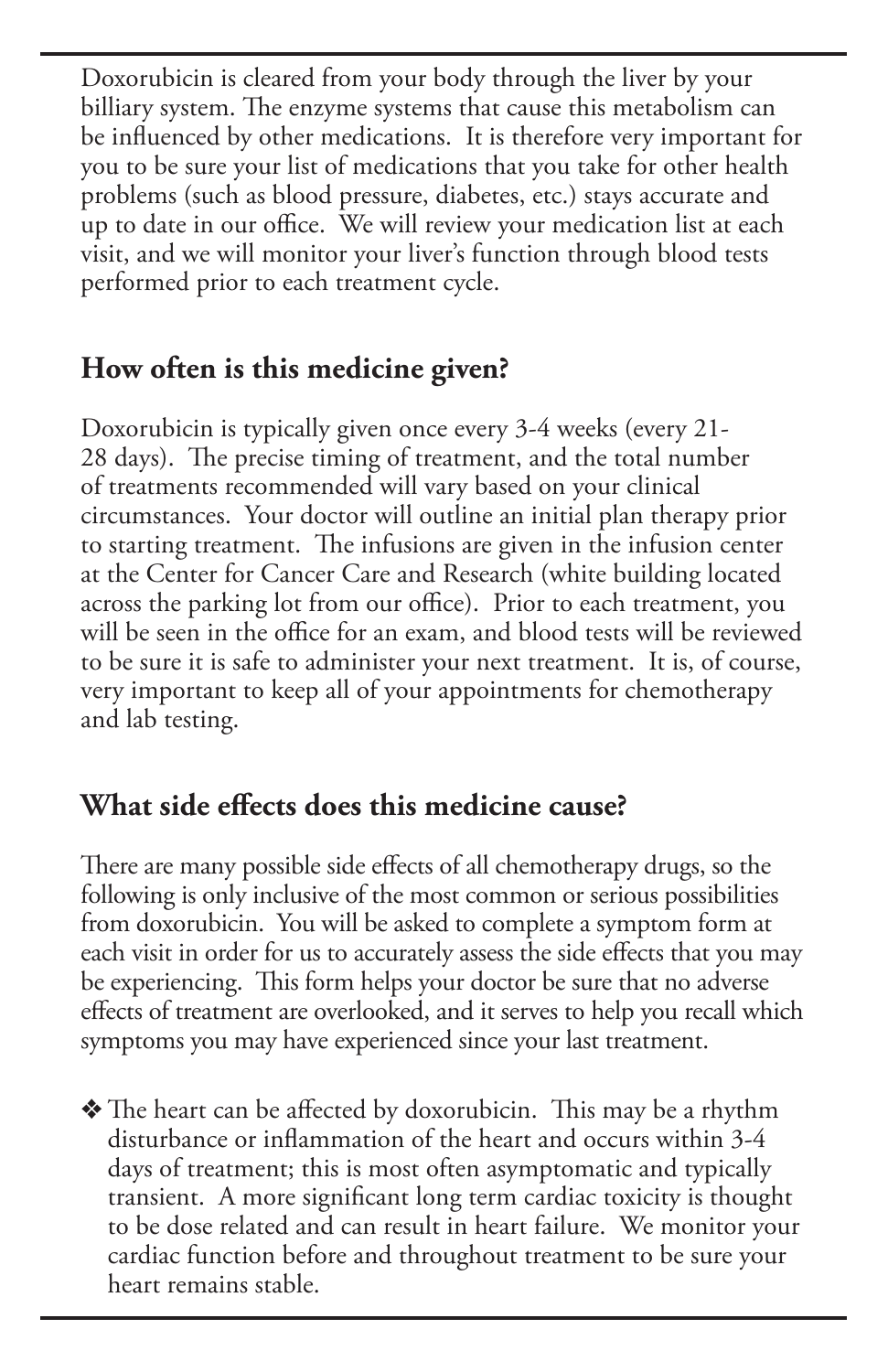$\triangleleft$  Skin toxicity with redness, darkening of the skin, and sensitivity to the sun can occur with doxorubicin. Direct sun exposure and tanning beds should be avoided, and sun protection (SPF 15 or higher) should be used liberally while receiving doxorubicin.

 $\triangleleft$  Hair loss is common with doxorubicin, but some patients do experience more hair loss than others. If hair loss occurs, hair growth should return upon completion of treatment.

v Nausea and vomiting are not unusual but are less common today than in the past because of much improved anti-nausea medications. Nausea may present immediately or not present until a few days after treatment, so we tend to recommend anti-nausea medications for several days whether or not you have symptoms. You will be given prescriptions for medications to prevent nausea, and it is important that you take them as directed in order for them to be most effective. If you have questions, do not hesitate to call the office.

◆ Bone marrow suppression is when the bone marrow cannot make enough red cells, white cells, or platelets to keep up with demand, and this is a side effect of most chemotherapy medications, including doxorubicin. All of your blood counts will be monitored regularly throughout treatment.

- *Anemia* is the result of not enough red blood cells and may cause fatigue, chest pain, shortness of breath, or dizziness.
- *Neutropenia* results when your white blood cell count goes too low, and this will put you at an increased risk for infection. It is very important that you avoid sick friends and family; be diligent about hand-washing as well. This does not mean that you cannot be out in public, and in fact you can continue to participate in normal activities such as going to church or a movie, etc. If you think you may have an infection or have a fever of 100.5°F or more, call the office immediately.
- *Thrombocytopenia* is the term for too low of a platelet count. This can lead to excessive bruising or bleeding with only minor injury such as brushing your teeth or blowing your nose.
- ◆ *Mucositis* is sores/ulcers in the mouth that can cause pain and difficulty eating or swallowing. This may occur with doxorubicin. This can be minimized with good oral hygiene and a warm saltwater solution gargled after each meal. Prescription medication is also available if these steps are ineffective at resolving your symptoms.